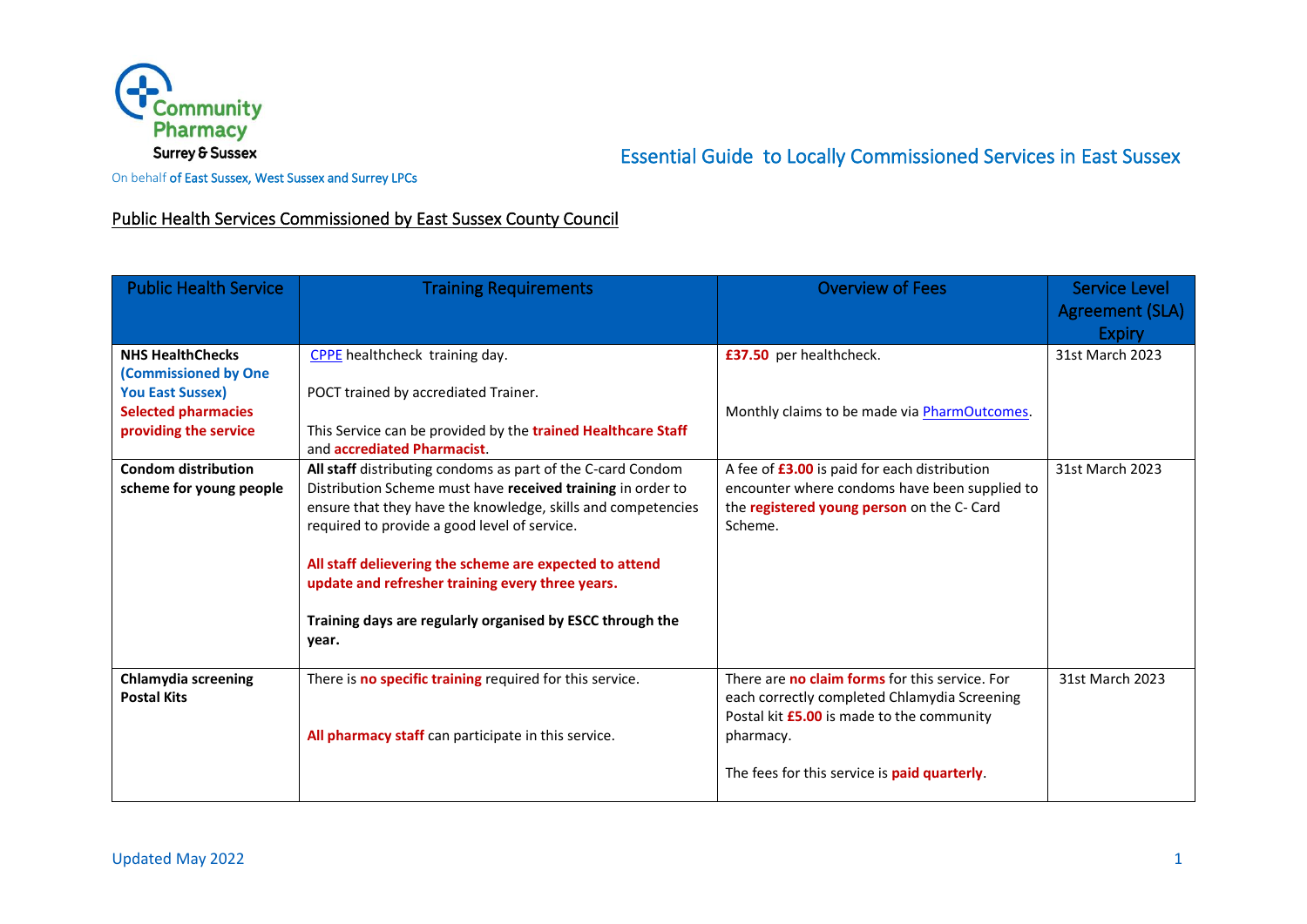| <b>Emergency Hormonal</b>      | Pharmacy contractors must ensure a pharmacist's competency    | <b>Consulation Fee - £21.37</b>                           | 31st March 2023       |
|--------------------------------|---------------------------------------------------------------|-----------------------------------------------------------|-----------------------|
| Contraception                  | to provide the service and the pharmacist must Demonstrate    |                                                           |                       |
|                                | the necessary knowledge and skills by completing the          | Provision of providing a pregnancy test - £3.00           | Levonorgestrel PGD    |
|                                | community pharmacy emergency contraception Declaration of     |                                                           | Expiry:               |
|                                | Comptence (DoC) on the CPPE website and updated every         | Chlamydia screening postal kits - £5.00 (no claim         | 31st March 2024       |
|                                | three years. As a part of the DoC, completion of the CPPE     | forms)                                                    |                       |
|                                | Safeguarding E-learning Course is mandatory.                  | ESCC will pay pharmacies for the supply of                | <b>Ulipristal PGD</b> |
|                                |                                                               | Levonorgestrel and Ulipristal Acetate at the rate         | Expiry:               |
|                                | To provide the Emergency Contraception Service you should     | stated in the NHS Electronic Drug Tariff.                 | 31st March 2024       |
|                                | complete the following Declaration of Competence framework    |                                                           |                       |
|                                | at least every two years                                      | All claims to be made via PharmOutcomes.                  |                       |
|                                | This service is provided by Pharmacist who have completed all |                                                           |                       |
|                                | the relavent training and has signed the PGD.                 |                                                           |                       |
| <b>Stop Smoking Service</b>    | All providers are required to complete either two day Stop    | Completion of an intervention which meets the             | 31st March 2023       |
|                                | Smoking Advisor Training course provided by One You East      | minimum criteria, is a not a quit or lost to follow       |                       |
|                                | Sussex (OYES) or the online NSCSCT Course and complete one    | up-£20.00                                                 |                       |
|                                | day refresher training from OYES.                             |                                                           |                       |
|                                |                                                               | Completion of an intervention which meets the             |                       |
|                                | The stop smoking service can be provided by any trained       | minimum criteria and is successful quit- £95. The         |                       |
|                                | pharmacist staff                                              | payment will be made at the 4-week monitoring             |                       |
|                                |                                                               | stage subject to completion of 12 week review.            |                       |
|                                |                                                               | NRT is reimbursed at the NHS Electronic Drug              |                       |
|                                |                                                               | Tariff rates plus VAT at 5%.                              |                       |
|                                |                                                               | All claims to be made via PharmOutcomes and               |                       |
|                                |                                                               | claims are paid quaterly.                                 |                       |
| <b>Stop Smoking Service</b>    | The pharmacist must attend the ESCC training for the PGD and  | Consultation under PGD and 1 <sup>st</sup> Supply: £15.00 | 31st March 2023       |
|                                | Declare the Competency under the PGD.                         | 2 <sup>nd</sup> Supply: £3.00                             |                       |
| <b>Varenicline PGD (Due to</b> |                                                               | 3rd Supply: £3.00                                         | Varenicline PGD       |
| withdrawal of drug PGD         | The Service can be provided by the accrediated pharmacist     | 4 <sup>th</sup> Supply: £3.00                             | PGD service not       |
| not available)                 | who have signed the PGD.                                      | A Successful quit rate payment of £95 can be              | available             |
|                                |                                                               | claimed at 4 weeks, subject to the remaining              |                       |
|                                |                                                               | supply under the PGD.                                     |                       |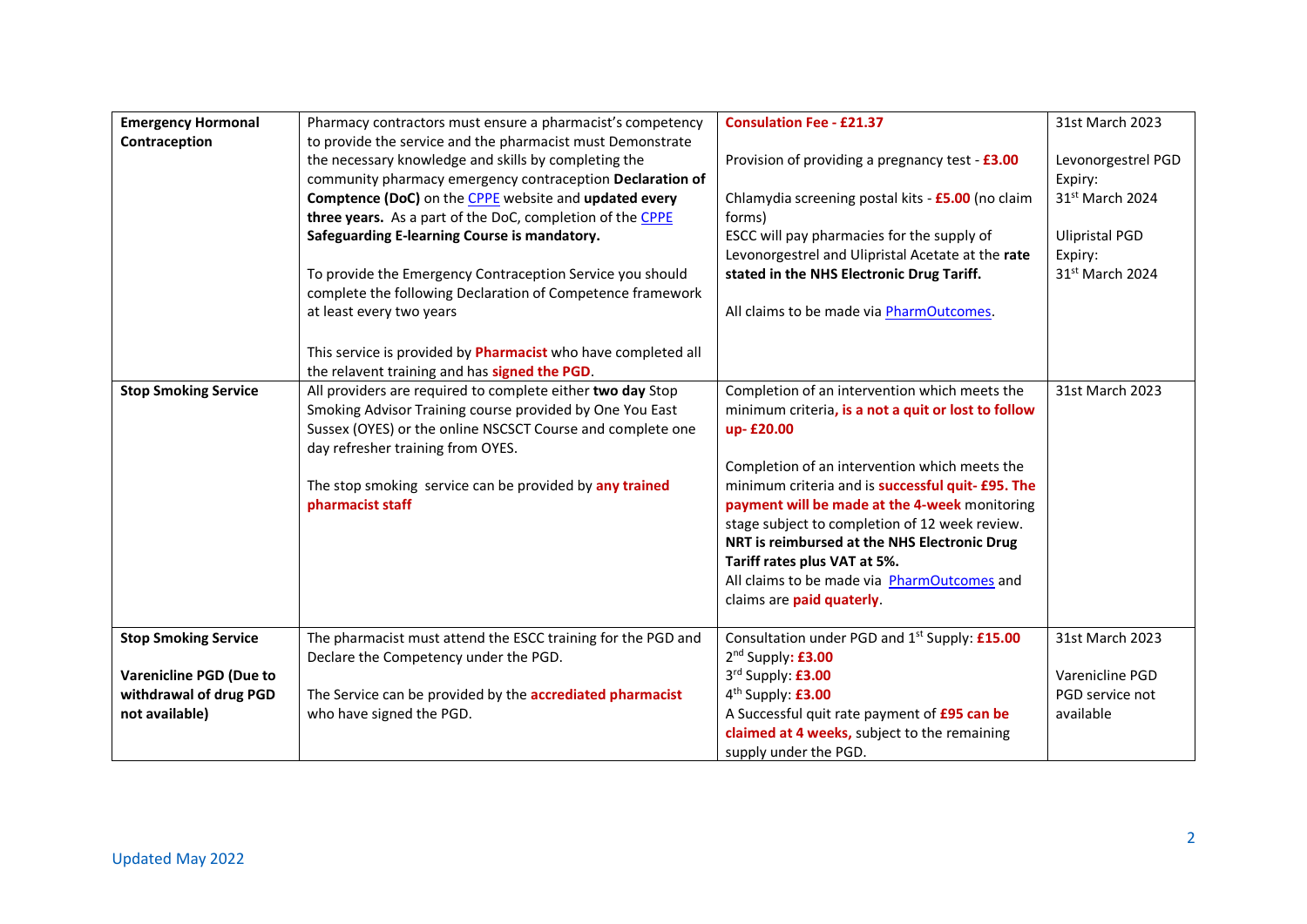|                                                        |                                                              | Varenicline is reimbursed at the NHS Electronic<br>Drug Tariff rates. All claims to be made via<br>PharmOutcomes. |                 |
|--------------------------------------------------------|--------------------------------------------------------------|-------------------------------------------------------------------------------------------------------------------|-----------------|
| Varenicline Supply under                               | The pharmacist must attend the ESCC training for the PGD and | Consultation under PGD and 1 <sup>st</sup> Supply: £15.00                                                         | 31st March 2023 |
| <b>PGD: Referral via One</b><br><b>You East Sussex</b> | Declare the Competency under the PGD.                        | $2nd$ Supply: £3.00<br>3rd Supply: £3.00                                                                          | Varenicline PGD |
|                                                        |                                                              |                                                                                                                   |                 |
| (Due to withdrawal of                                  | The Service can be provided by the accrediated pharmacist    | 4 <sup>th</sup> Supply: £3.00                                                                                     | PGD service not |
| drug PGD not available)                                | who have signed the PGD.                                     |                                                                                                                   | available       |
|                                                        |                                                              | Varenicline is reimbursed at the NHS Electronic                                                                   |                 |
|                                                        |                                                              | Drug Tariff rates.                                                                                                |                 |
|                                                        |                                                              | All claims to be made via PharmOutcomes.                                                                          |                 |

# Public Health Services commissioned by Change, Grow Live (CGL) (contracted to LloydsPharmacy group as lead provider for Community Pharmacies)

| <b>Public Health</b><br><b>Services</b> | <b>Training Requirements</b>                                                                                                                                                                       | <b>Overview of Fees</b>                                                                                               | Service Level<br>Agreement (SLA)<br><b>Expiry</b> |
|-----------------------------------------|----------------------------------------------------------------------------------------------------------------------------------------------------------------------------------------------------|-----------------------------------------------------------------------------------------------------------------------|---------------------------------------------------|
| <b>Supervised</b><br>Consumption        | CPPE pack for Substance Use and Misuse is completed every 3<br>years<br>The Service can be provided by Pharmacist and trained pharmacy<br>staff who have meet the requirement of training.         | Per Supervised dose: £1.35<br>Per Missed dose reported: £1.35<br>Payments to be claimed monthly via<br>PharmOutcomes. | 31 <sup>st</sup> May 2024                         |
| <b>Needle Exchange</b>                  | CPPE pack for Substance Use and Misuse is completed every 3<br>years.<br>The Service can be provided by <b>Pharmacist and trained pharmacy</b><br>staff who have meet the requirement of training. | Needles Exchange payment per transaction:<br>£1.35<br>Payments to be claimed monthly via<br>PharmOutcomes.            | $31st$ May 2024                                   |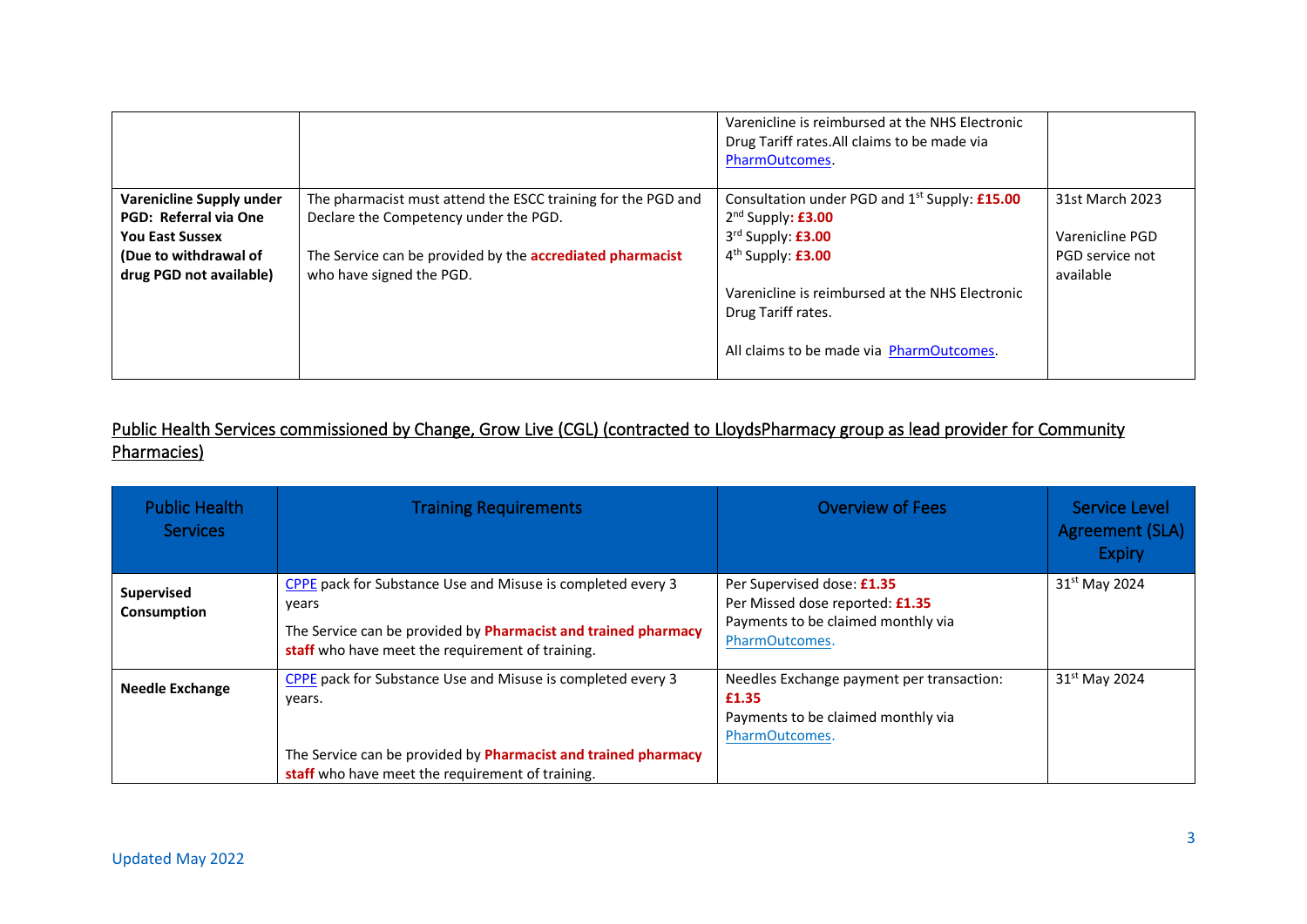| <b>Take Home Naloxone</b><br><b>Service</b> | <b>CPPE Declaration of Competence for Needle</b><br>Exchange and Supervised services as part of other service                                                          | Naloxone Supply: £10.00 (VAT exempt) + cost<br>price (including VAT). | 31 <sup>st</sup> May 2024 |
|---------------------------------------------|------------------------------------------------------------------------------------------------------------------------------------------------------------------------|-----------------------------------------------------------------------|---------------------------|
|                                             | provisions. Only pharmacies providing these other services will be<br>invited to deliver this service.<br>A pharmacist and representative may be required to attend an | Payments to be claimed monthly via<br>PharmOutcomes.                  |                           |
|                                             | initial training session and any training updates.                                                                                                                     |                                                                       |                           |

| East Sussex Local Enhanced Services now known as<br>Public Health Local Service Agreements (PHLSA) - Key Contact Details |                                          |                                  |  |
|--------------------------------------------------------------------------------------------------------------------------|------------------------------------------|----------------------------------|--|
| <b>Service</b>                                                                                                           | <b>Telephone Contact</b>                 | <b>Email address</b>             |  |
| <b>Needle Exchange &amp; Supervised Consumption &amp;</b><br><b>Take-Home Naloxone</b>                                   | CGL<br>Tina Fowler Pharmacy Liaison Lead | CGL<br>Tina.Fowler@cgl.org.uk    |  |
| <b>NHS Health checks</b>                                                                                                 | 07789414270<br>Dan Ford                  | dan.ford@oneyoueastsussex.org.uk |  |
| <b>Stop Smoking Services</b>                                                                                             | Colin Brown<br>01273 335398              | colin.brown@eastsussex.gov.uk    |  |
| <b>Sexual Health Services</b>                                                                                            | Tony Proom<br>01273 335252               | tony.proom@eastsussex.gov.uk     |  |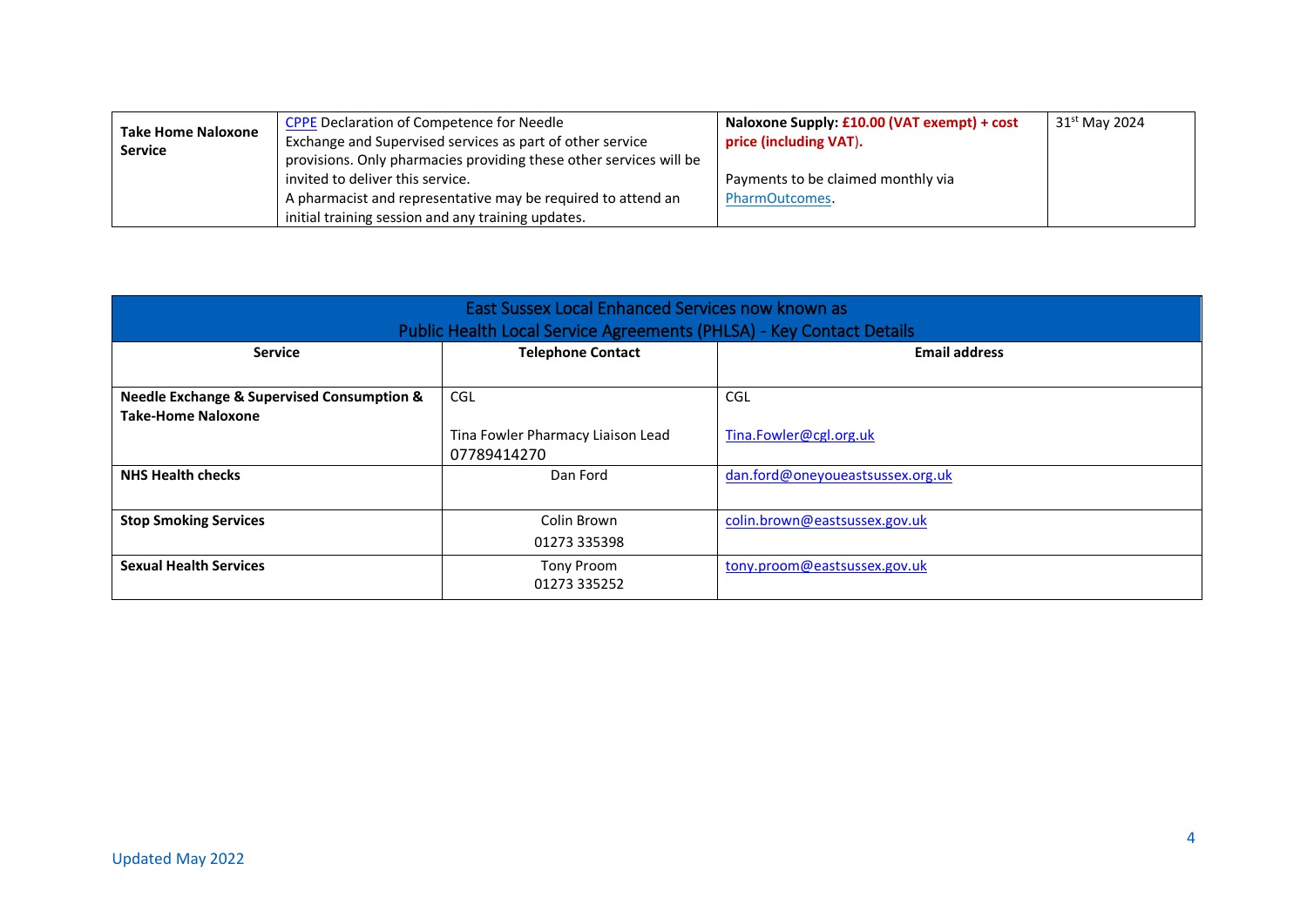## Locally commissioned services by East Sussex Clinical Commissioning Groups (CCG)

| <b>CCG Lead Services</b> | <b>Contact Details</b>                                    | <b>Overview of Fees</b>                                                                                                                                                                                               |
|--------------------------|-----------------------------------------------------------|-----------------------------------------------------------------------------------------------------------------------------------------------------------------------------------------------------------------------|
| Palliative Care Scheme   | 01293 600300<br>wsxccg.mmt@nhs.net                        | The CCG will remunerate the contractors participating in this service<br>as follows:<br>£1000 per annum. CCG will reimburse participating pharmacies to<br>compensate for date expired medicines in the formulary and |
|                          | Jo Piper-Email: jopiper@nhs.net   Mobile:<br>07717 733334 | Community Pharmacy should submit a list of expired stock annually.                                                                                                                                                    |

## Frequently Asked Questions

## **I have lost my PharmOuctomes login details, what should I do?**

For any technical issue relating to PharmOutcomes, please contact 'send a message' via the PharmOutcomes helpdesk , alternatively ring PharmOutcomes on 01983216699.

## **Where can I find the service specification?**

Please find the link of the service here:

<https://www.eastsussex.gov.uk/socialcare/providers/health/phcontracts/phlsas/localserviceagreement/community-pharmacies/>

## **Who do I contact for Claims and payments queries of Public Health Services ?**

For all enquires and issues around the claim process, please contact Alex Hagger or Cheryl Byford at East Sussex County Council Public Health Team. Telephone : 01273 336469/ 335789 Email[: public.health@eastsussex.gov.uk](mailto:public.health@eastsussex.gov.uk)

**Who do I contact for support for Stop Smoking Service and Training?**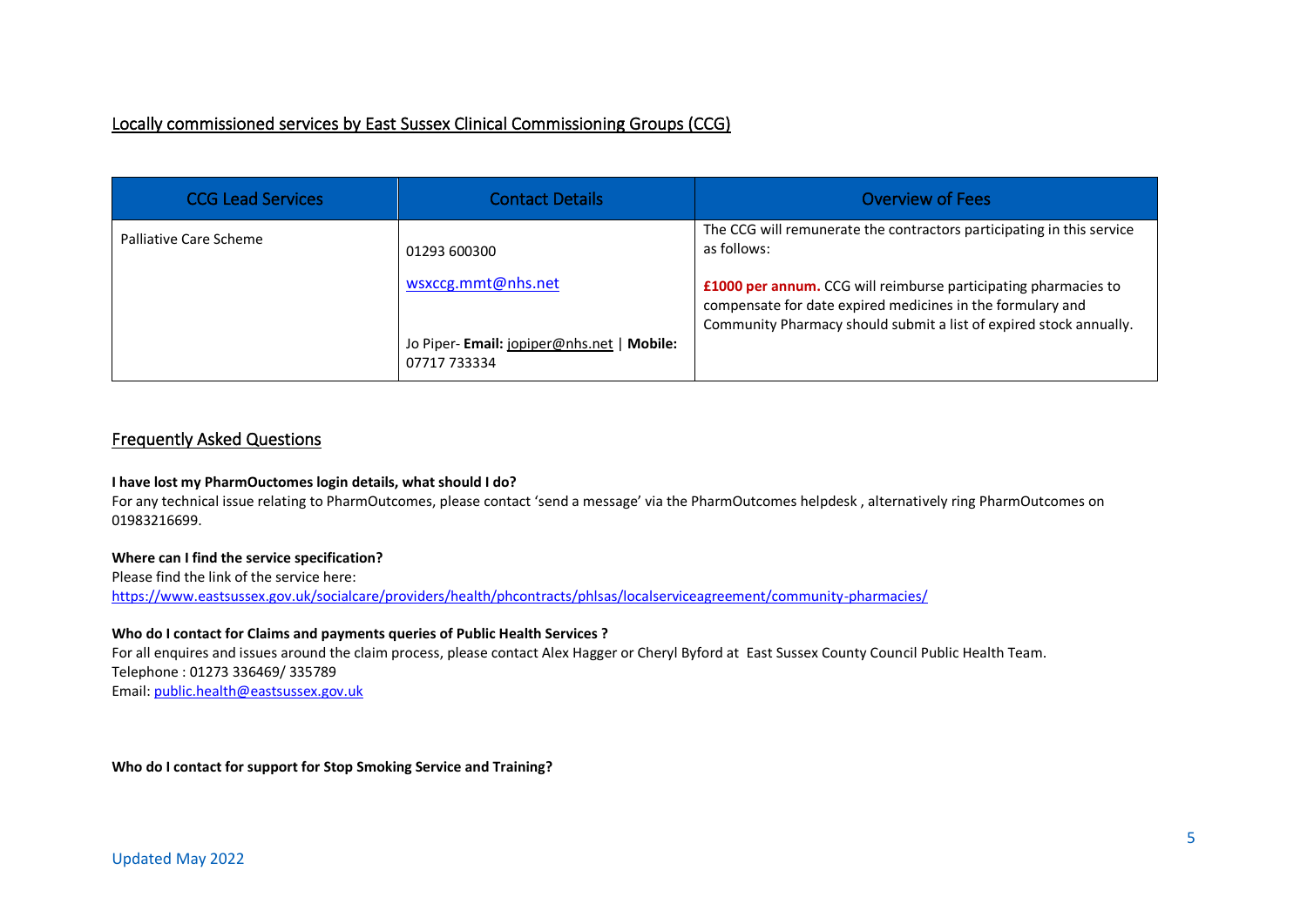For Details of training and support or to order Consumables for Stop Smoking Service please contact Tanya Sutton, Quality Co-ordinator at One You East Sussex (OYES).Tel: 01424 404600 / 07914635856

Email[: tanya.sutton@oneyoueastsussex.org.uk](mailto:tanya.sutton@oneyoueastsussex.org.uk)

## **Where can I order Chlamydia Screening Postal Kits?**

Chlamydia Screening Postal Kits (NAATs) can be requested by contacting Sophie Lewis, Chlamydia Screening Promotion Officer. Tel: 01323 462762 Email[: sophielewis@nhs.net](mailto:sophielewis@nhs.net)

## **Where can I order Condoms and pregnancy testing stock?**

Condoms for C-card or non-C-card and pregnancy testing kits can be ordered from the approved supplier by using the order form (Appendix A) which can be found at the end of the EHC and Chlamydia Screening service Specification. Your order will be confirmed by email and dispatched to you within 10 working days.

## **Where do I order pharmacy needle exchange packs?**

To order more pharmacy needle exchange packs and consumables required by ordering from Frontier Supplies. Ordering will be via Frontier's online system; details will be provided directly to pharmacies by Frontier. Each pharmacy will have a username and password for ordering Tel: 01495235800 Email[: info@frontier-group.co.uk](mailto:info@frontier-group.co.uk)

### **Who do I contact to arrange sharps waste collection?**

To arrange a sharps waste collection, Contact Sustainable Waste, even if you require additional bins or collection Tel: 0203 544 2020 Email: waste.cgl@sustainable-advantage.com

### **How do I book the training for the C-card condoms distribution scheme?**

Training for C-card is scheduled regularly through the year and can be booked via email at [ccard.publichealth@eastsussex.go.uk](mailto:ccard.publichealth@eastsussex.go.uk)

### **Who do I contact at OYES team for Health checks queries?**

For any Health Check related queries or support please contact Fergal McAleer, NHS Health Check Coordinator. Tel: 01323 404600/ 07432765142 Email[: Fergal.McAleer@oneyoueastsussex.org.uk](mailto:Fergal.McAleer@oneyoueastsussex.org.uk)

**Where can I find the Drug Tariff prices?** Electronic version of Drug Tariff can be found on the link below: <http://www.drugtariff.nhsbsa.nhs.uk/>